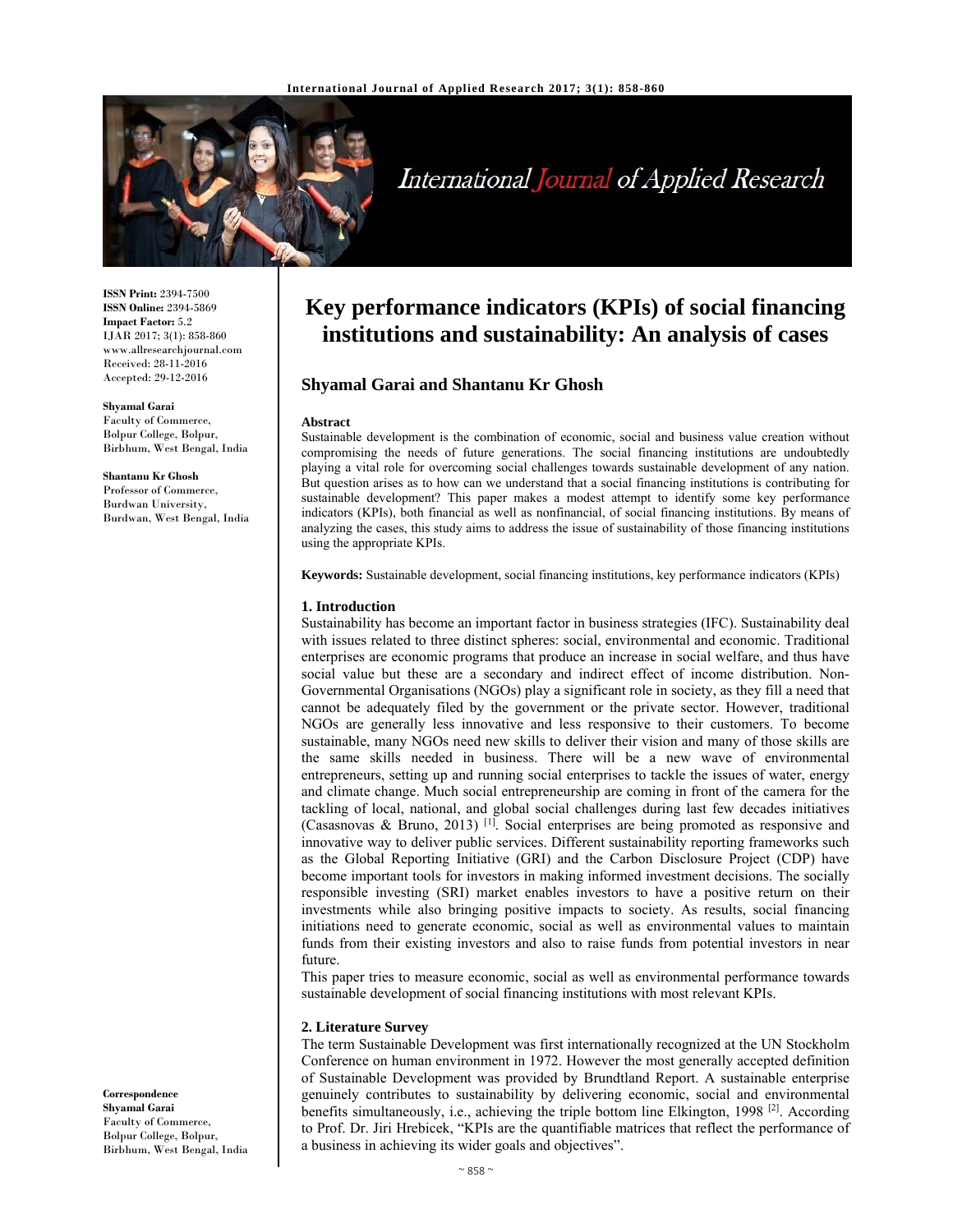So KPI's are performance measures tools that indicate progress toward a desirable outcome. Strategic KPIs monitor the implementation and effectiveness of an organization's strategies, determine the gap between actual and targeted performance and determine organization effectiveness and operational efficiency. Various authors like Matthews, Smit, Keeble *et al*. and various institutions' guidelines like Global Reporting Initiative (GRI), Impact Review and Investment Standards (IRIS), Sustainability Accounting Standards Board (SASB), Carbon Disclosure Project (CDP), ISO 14000, 26000, AA1000 Standards etc. identified key sustainable development issues in consultation with internal and external stakeholder's indicators that collectively assessed a business relating to economic, social and environmental impacts.

# **3. Objective of the Study**

The main objective is to measure economic, social as well as environmental performance towards sustainable development of social financing institutions with most relevant KPIs.

### **4. Data and Methodology**

We have selected a social financial Institution name Vancouver City Savings Credit Union (Vancity). Relevant data for the evaluation of economic, social and environmental contribution collected from various report presented in the company's website. We have collected the relevant data from the year 2010 to 2014 i.e. for five years. We have analyzed data by applying simple mathematical formula like Ratio, Percentage, Average and Compound Annual Growth.

#### **5. Analysis and Interpretation**

| <b>KPIS</b>                                                                   | Unit of<br><b>Measurement</b> | 2010  | 2011  | 2012  | 2013  | 2014  | Average | Compound<br><b>Annual</b><br>Growth |
|-------------------------------------------------------------------------------|-------------------------------|-------|-------|-------|-------|-------|---------|-------------------------------------|
| Economic Value Generated                                                      |                               | 417   | 425.2 | 444.7 | 422.1 | 428.8 | 427.56  | 0.64                                |
| Total economic value distributed                                              |                               | 330.8 | 334.5 | 387.7 | 364.1 | 374.2 | 358.26  | 1.13                                |
| Total economic value distributed as<br>percentage of economic value generated | $\%$                          | 79.3  | 78.7  | 87.2  | 86.3  | 87.3  | 83.74   | 0.51                                |

**Table 1:** Showing the Economic Performance during the Study Period

From the Table 1 we can see that the both compound annual growth of economic value generated and distributed of the Vancity were positive (i.e. 0.64 and 1.13 respectively) during the study period. That means economic performance of the company was well during our study period.

| Table 2: Showing the Social Performance during the Study Period |
|-----------------------------------------------------------------|
|-----------------------------------------------------------------|

| <b>KPIS</b>                      | Unit of<br><b>Measurement</b> | 2010   | 2011   | 2012   | 2013   | 2014   | Average | Compound<br><b>Annual Growth</b> |
|----------------------------------|-------------------------------|--------|--------|--------|--------|--------|---------|----------------------------------|
| Salary and employee benefits     | Million \$                    | 163.80 | 166.79 | 186.00 | 189.14 | 199.97 | 181.14  | 0.04                             |
| Member satisfaction with service | $\%$                          | 75.00  | 78.00  | 80.00  | 81.00  | 81.00  | 79.00   | 0.02                             |
| Employee Turnover Rate           | $\frac{0}{0}$                 |        |        |        |        |        | 5.80    | 0.03                             |
| Absenteeism rate                 | $\%$                          |        |        |        |        |        | 8.20    | 0.05                             |

From the above Table 2 we can see that there was an increase rate of Salary and employee benefits during our study period. The member satisfaction with service rate was also upward and stable during the study period. The employee turnover rate and were stable more or less during the study period. That absenteeism rate was increased during the study period. It may indicate that the health condition may not be improved due to increase absenteeism rate. The overall social performance of the company was positive during the study period.

**Table 3:** Showing the Environmental Performance during the Study Period

| KPIS                                   | <b>Unit of Measurement</b> | 2010         | 2011        | 2012         | 2013         | 2014           |
|----------------------------------------|----------------------------|--------------|-------------|--------------|--------------|----------------|
| Greenhouse gas (GHG) emissions         |                            | 4783         | 4931        | 5091         | 4549         | 4480           |
| Target                                 |                            | $\leq$ =5000 | $\leq 5000$ | $\leq$ =5000 | $\leq$ =5000 | $\leq 5000$    |
| Percentage of total materials recycled | $\%$                       | 70           |             | 82           | 83           | $\Omega$<br>o∠ |
| Target                                 | $\frac{0}{0}$              |              |             | 70           | 80           | 80             |

From Table 3 we can see that the company was able to manage the GHG emission within the said target. The company was also recycled the used material above the target level during the aforesaid study period. It implies that the environmental performance of the Vancity was satisfactory during the study period.

# **6. Conclusion**

From the above results we can see that Vancity is creating positive economic, social and environmental benefits, except very few areas, during the study period. As sustainability deal with issues related to three distinct

spheres: social, environmental and economic; we can say that Vancity has been contributing a great portion for sustainable development during our study period.

## **7. References**

- 1. Casasnovas G, Bruno AV. Scaling Social Ventures: An Exploratory Study of Social Incubators and Accelerators. Journal of Management for Global Sustainability. 2013; 2:173-197.
- 2. Elkington J. Cannibals with forks: The triple bottom line of 21st century business. Gabriola Island, BC: New Society Publishers, 1998.